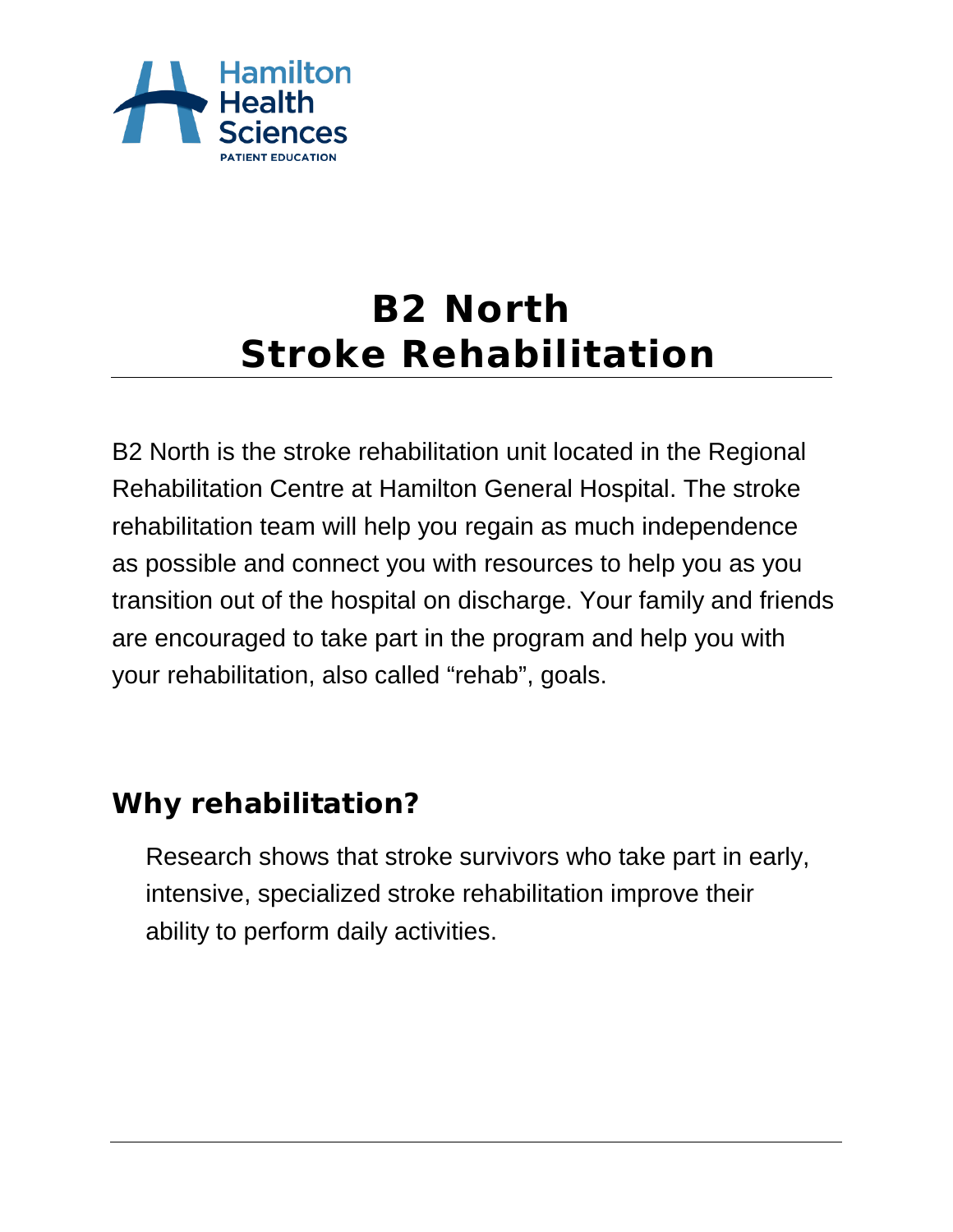### **We understand…**

This may be a stressful and frustrating time for you. We recognize that your family or significant others are an important part of your care. Our goal is to provide care that meets the needs and goals of you and your family. This takes a lot of teamwork which is why we invite you and your family to take part as we work towards helping you to achieve your rehab goals.

The way we work together matters and the hospital should be a place where everyone is treated with respect. The health care team provides Patient and Family-Centred Care and follows a Code of Conduct based on values such as caring and respect. These values and their importance for effective teamwork are outlined in the booklet "Mutual Respect". This is your guide to working with the health care team to make the most of your therapy.

We believe strongly in an environment where families, visitors and staff treat each other with respect. As part of the team, please share any feedback or concerns you might have. Together we can find a way to resolve them.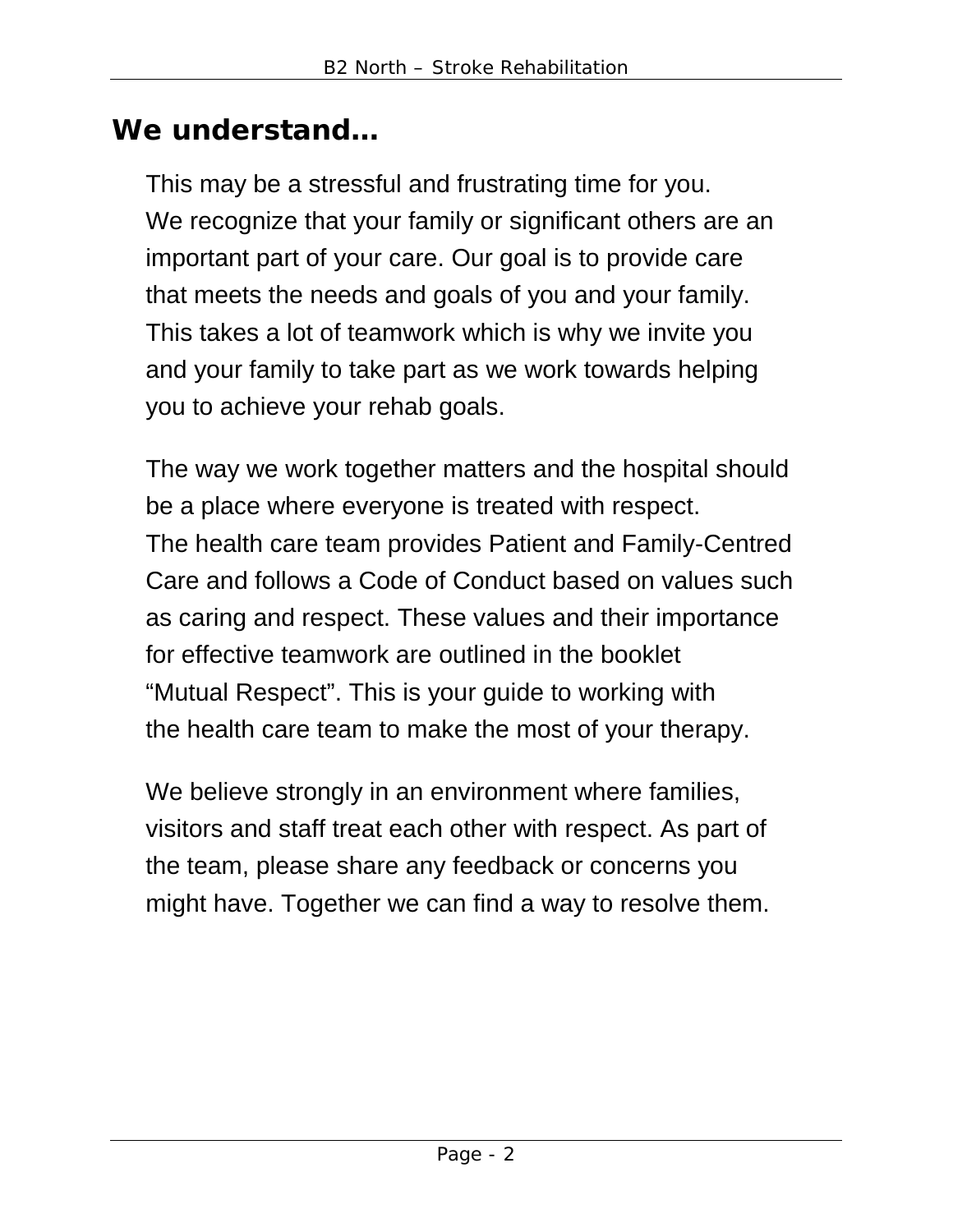If you would like to obtain a copy of the "Mutual Respect" booklet, please ask a staff member.

If you have a question or concern about the Code of Conduct please feel free to discuss it with a staff member.

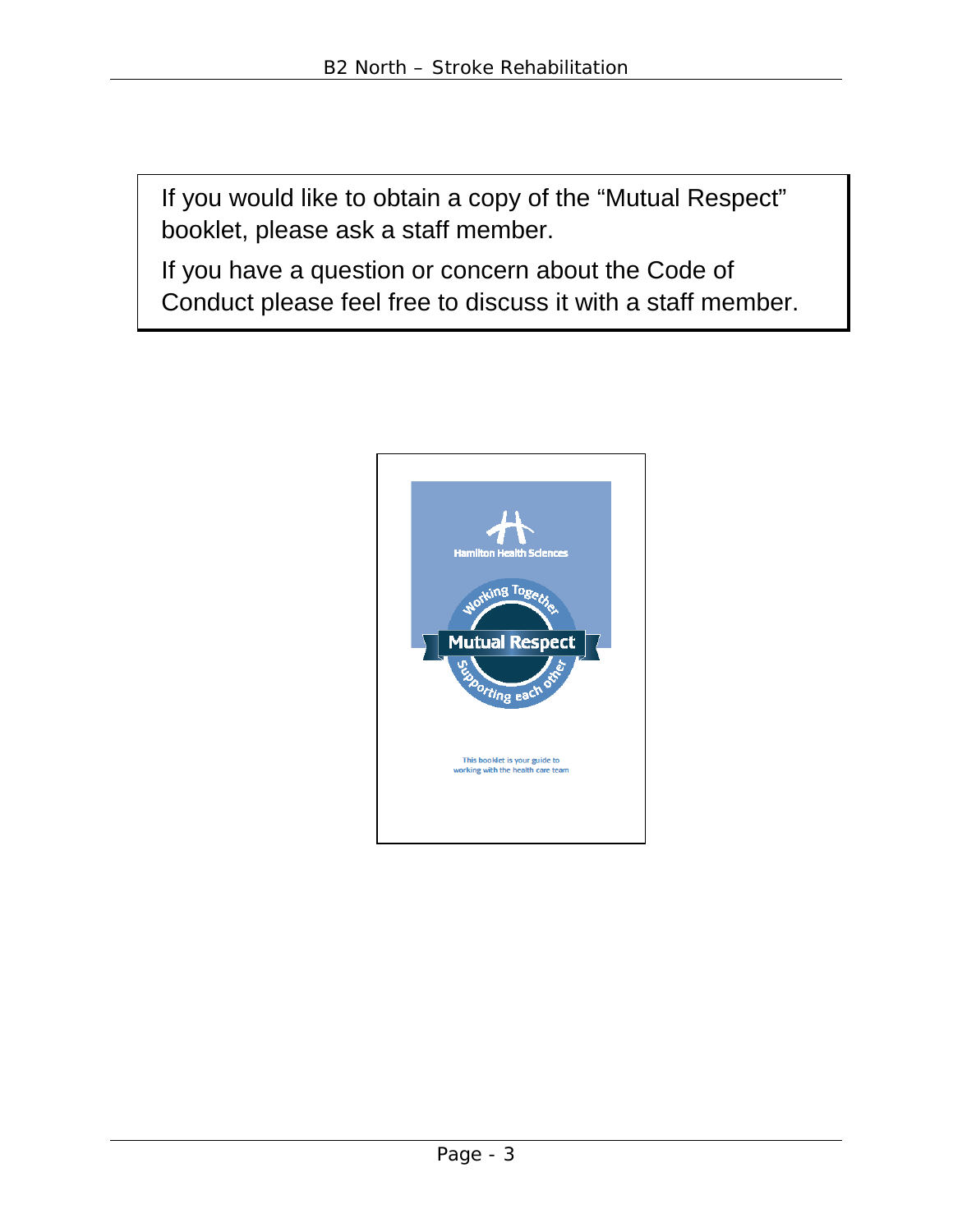# **What can I expect in the first few days?**

At the time of your admission, your rehabilitation team will do a detailed assessment of your current abilities and rehabilitation needs. They will create goals with you and discuss how you will work towards meeting these goals, together.

There will be a schedule for therapy (such as physiotherapy, occupational therapy and speech language therapy). It is important for you to follow that schedule to work towards your rehab goals with the therapy team. Visitors and non-medical appointments should not interfere with your therapy time. Your stay on B2 North is limited and patients say they are glad they made the most of their therapy time.

Family are an important part of your recovery process and they are encouraged to be an active participant in your therapy. By participating in therapy, they can learn strategies to advance your skills to support you as your recovery continues at home. Speak to your therapists about ways your family can help.

Your team will meet to discuss your progress and discharge plans every week. You will get a sheet of your active goals and other relevant updates after each weekly meeting.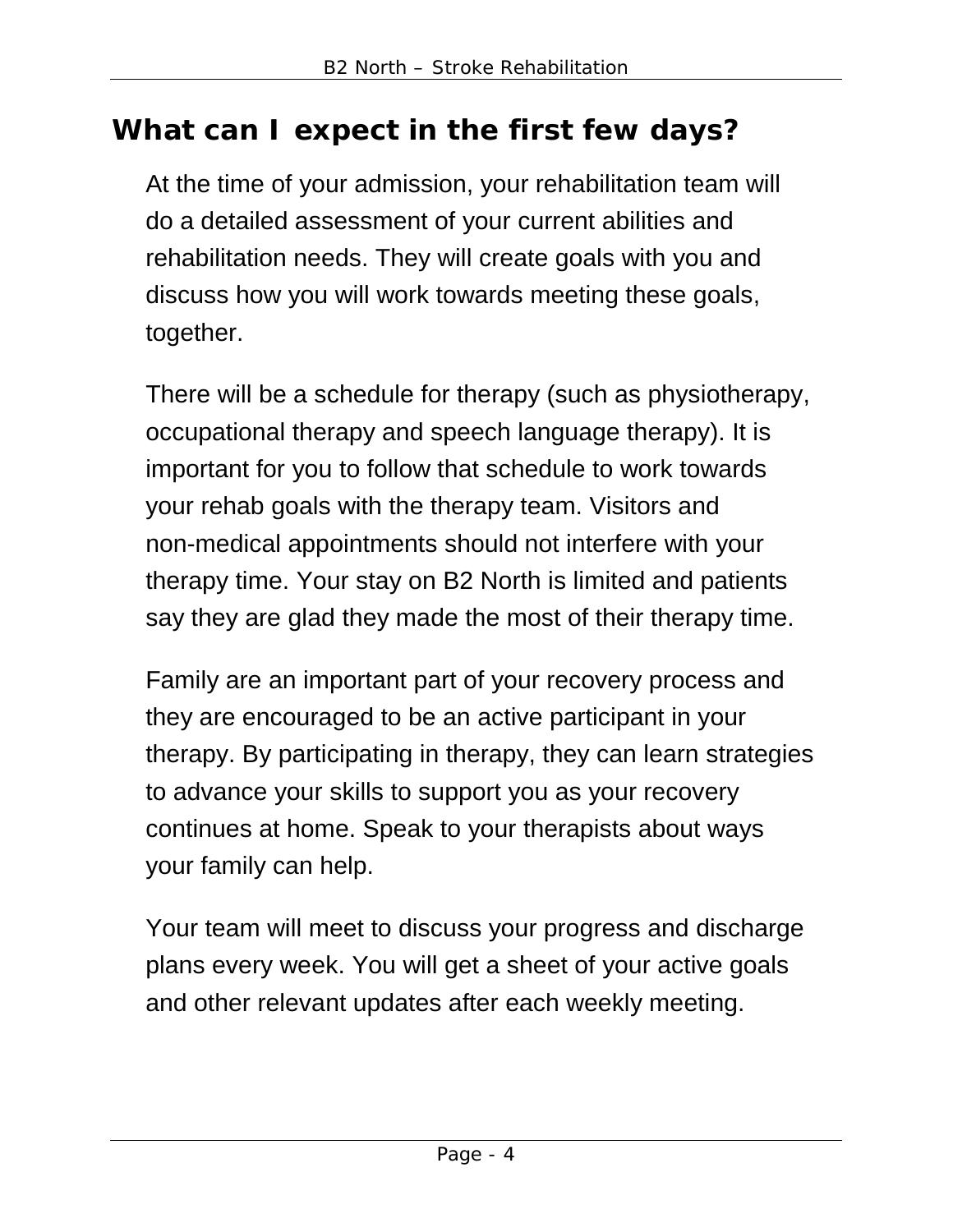Remember … you and your family are the most important members of the team. We will ask you for your input before each of our meetings. You can voice concerns or ask questions to any team member, at any time.

### **Things to know about my recovery**

**Use it or lose it.** It is important to do as much as you can yourself, while remaining safe. Speak to your care team about ways to do daily tasks. You may find it takes longer, or is more challenging than before, but your brain needs practice to improve your abilities.

**Therapy time.** Take part in your therapy as much as you can. Fatigue is common after stroke, so get rest when you need it. Try to pace yourself so you have enough energy for therapy time. This is an opportunity to make the most of your time here.

**Practice.** "The more, the better". Ask you therapist about ways you can practice the skills you learned in therapy on your own time. Repetition is key. The more you practice the skills you learned in therapy, outside of therapy time, the greater recovery you will likely have. Pacing is also important. Do short bursts of practice and then take a rest. Over time, you'll likely notice that you can be active for longer periods before you need a rest.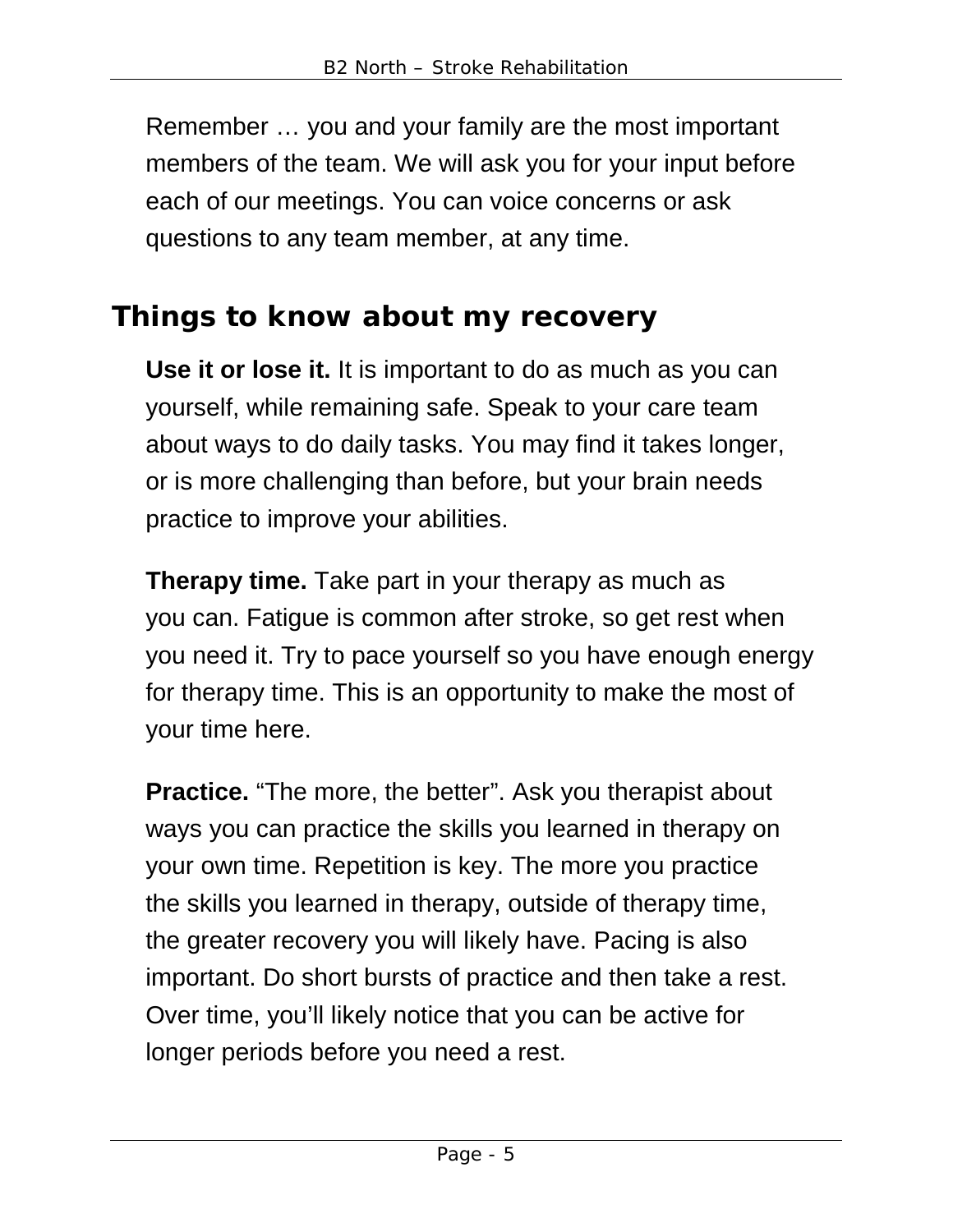**Creating new circuits.** After a stroke, the brain will attempt to re-wire and make new brain circuits or connections, with activity and practice. This means you must pay careful attention to how you practice activities. When you repeat an activity over and over, that is what your brain will re-learn. Your therapist will instruct you on the correct techniques.

Remember that healing and recovery take time and will continue after your time in hospital is finished.

# **What do I bring to B2 North?**

Each day you will get up and dress in your regular clothes. Items to bring include:

- $\checkmark$  at least 2 outfits of loose fitting clothing, such a track pants, t-shirts and sweaters
- $\checkmark$  running shoes (velcro preferred) and socks
- $\checkmark$  personal items such as toothpaste, toothbrush, shampoo, comb or hairbrush, soap, shaving equipment or cosmetics
- $\checkmark$  special devices you may have used before your stroke, such as a walker or brace
- $\checkmark$  hearing aid, glasses and dentures (clearly labelled)

Please keep track of these items as they are small and easily misplaced.

 $\checkmark$  pictures of family and friends to make your room more comfortable.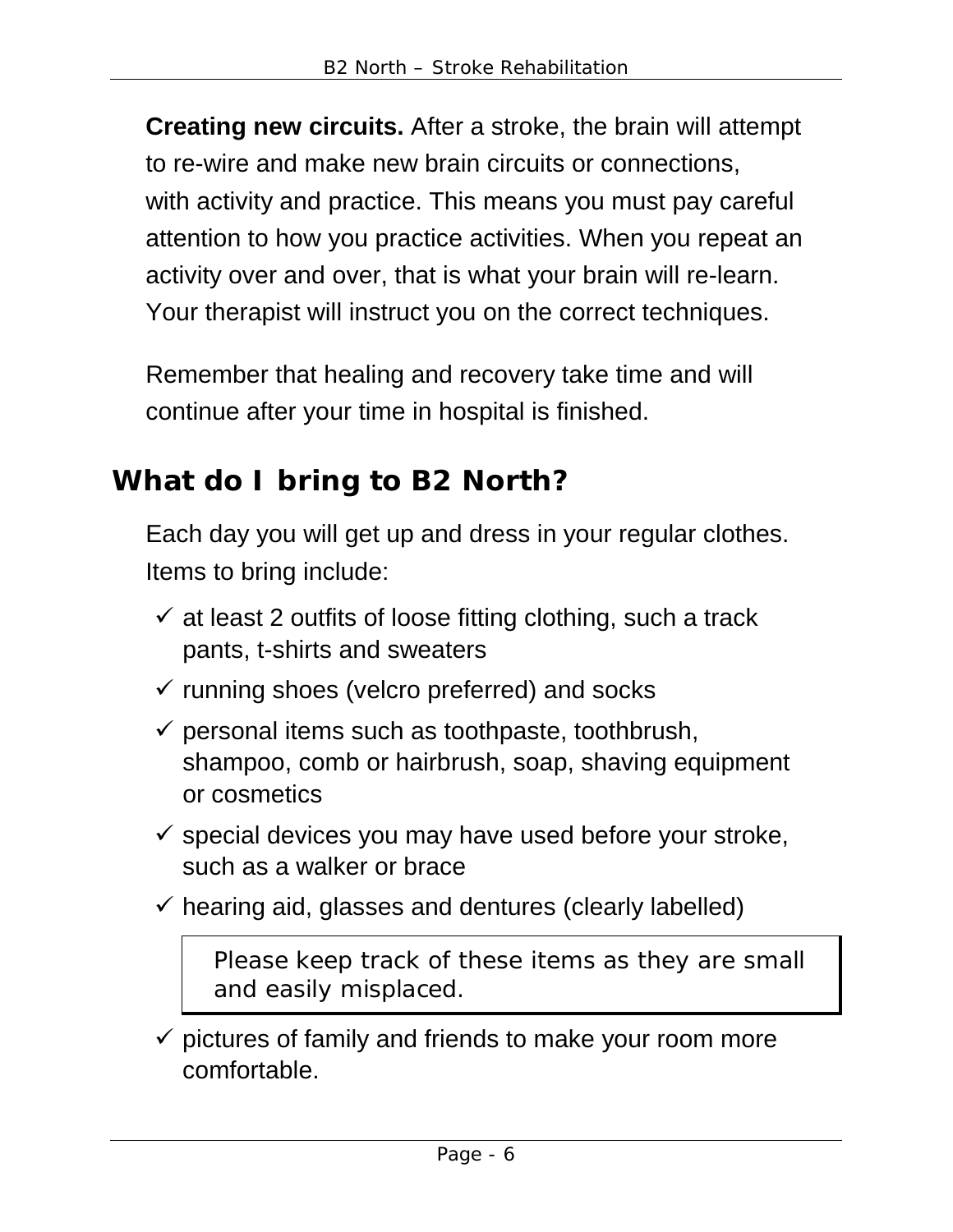You will be given a locker to keep your supplies in. Please do not bring more items than will fit in your locker.

It is recommended that you do not bring valuables or irreplaceable items, jewellery or large amounts of cash.

# **Other information about B2 North**

#### **Meals**

Breakfast is served in your room. All other meals are served in the patient dining room.

#### **Laundry**

There is equipment for you or your family to do your laundry on B2 North. You will need to bring your own detergent.

#### **TV and telephones**

A rental service allows patients to activate their television and telephone at their bedside. Please ask your nurse for details.

#### **Equipment or devices**

During your stay on B2 North, you may borrow equipment or devices such as a walker, wheelchair, hemi-arm sling, brace, and tools to help you eat or get dressed. These are ONLY for use on B2 North and stay on the unit when you are discharged. If you need equipment or devices when you are discharged, the health care team will tell you how to rent or purchase them.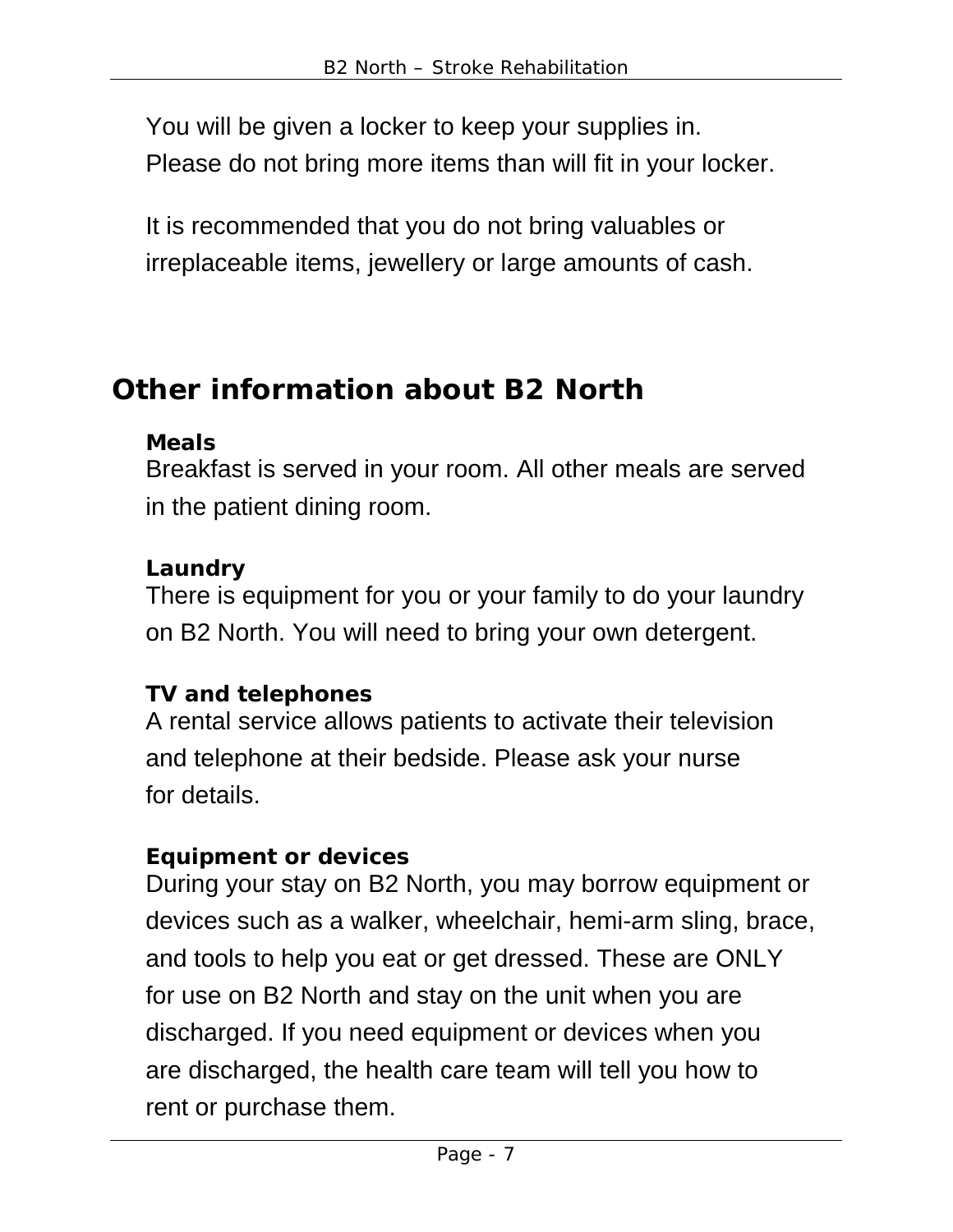# **What is your family's role in rehabilitation?**

As an important member of the team, your family will be involved in activities such as care planning discussions, helping you practice activities and learning about healthy living. Many family members want to help but are not sure what to do. We will support your family members during this time so that they can:

- $\checkmark$  Know what to do and feel more knowledgeable, comfortable and confident about stroke recovery and how to troubleshoot challenges.
- $\checkmark$  Build trust with you.
- $\checkmark$  Have opportunities to improve your skills and ask questions.
- $\checkmark$  Learn the cues that signal when you need help.

It is important for your family to know when to visit. Visiting during certain times will help us work towards the items listed above and your goals. Writing down therapy times, times to practice and team meetings are great ways to help this.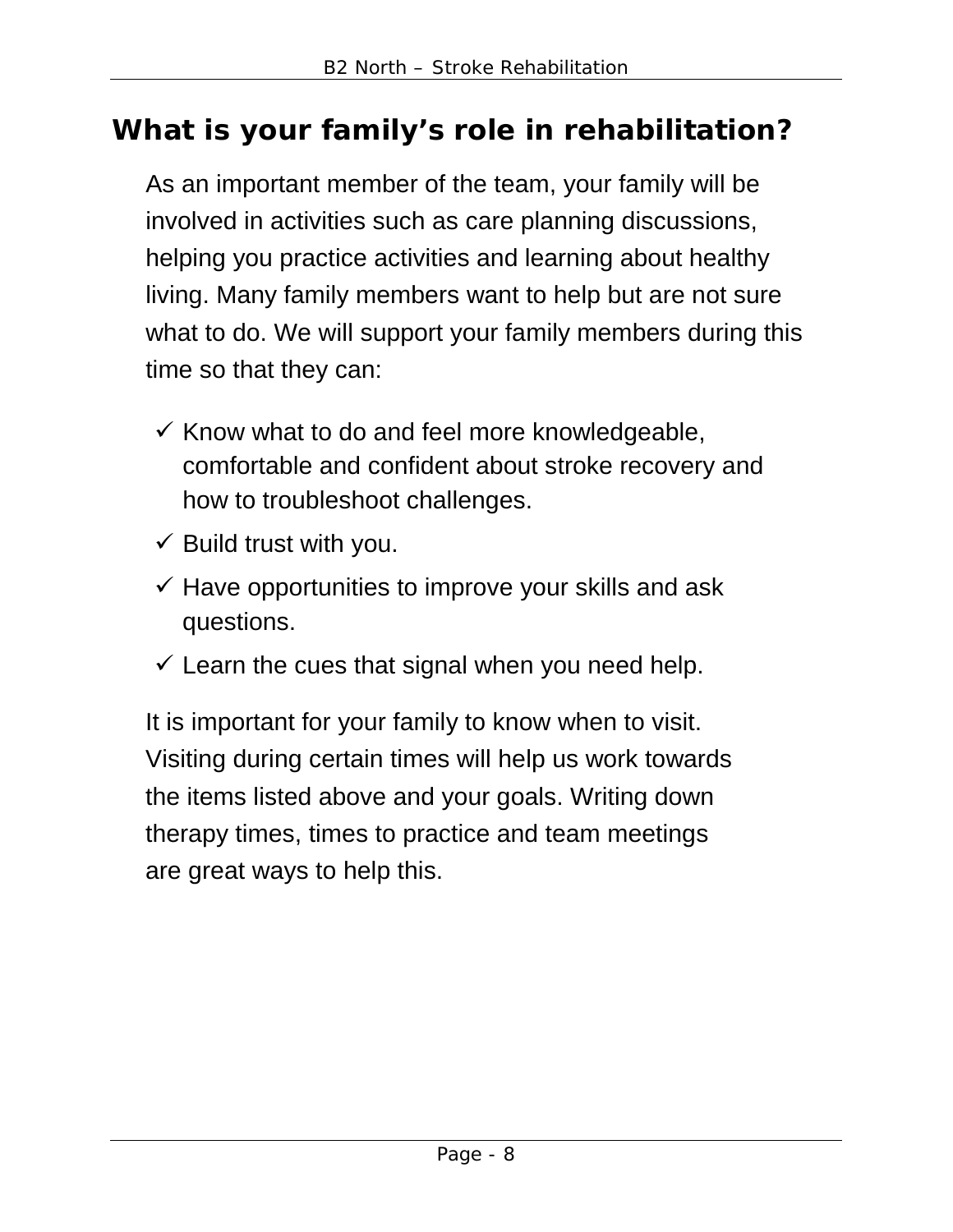In addition to practicing activities learned in therapy, a variety of activities will help the brain recover especially if you find them interesting. Your family member can encourage you to do:

- Problem solving jig saw puzzles, word games.
- Concentration card games, reading.
- Meaningful activities take part in recreation activities that you like, visit with friends and family, go outside, play a musical instrument.

Boost your understanding of stroke and stroke rehabilitation. One way to increase your knowledge and confidence is to ask questions and read information. You may wish to talk to the health care team about:

- What caused the stroke?
- How to prevent another stroke?
- The medications you are on.
- Changes as a result of the stroke
- Specific things to do to be healthier and safe.
- The need for devices such as a cane, new glasses, arm or ankle support, communication boards or communication books.
- How your family member can help you practice, and what activities would be most helpful and safe?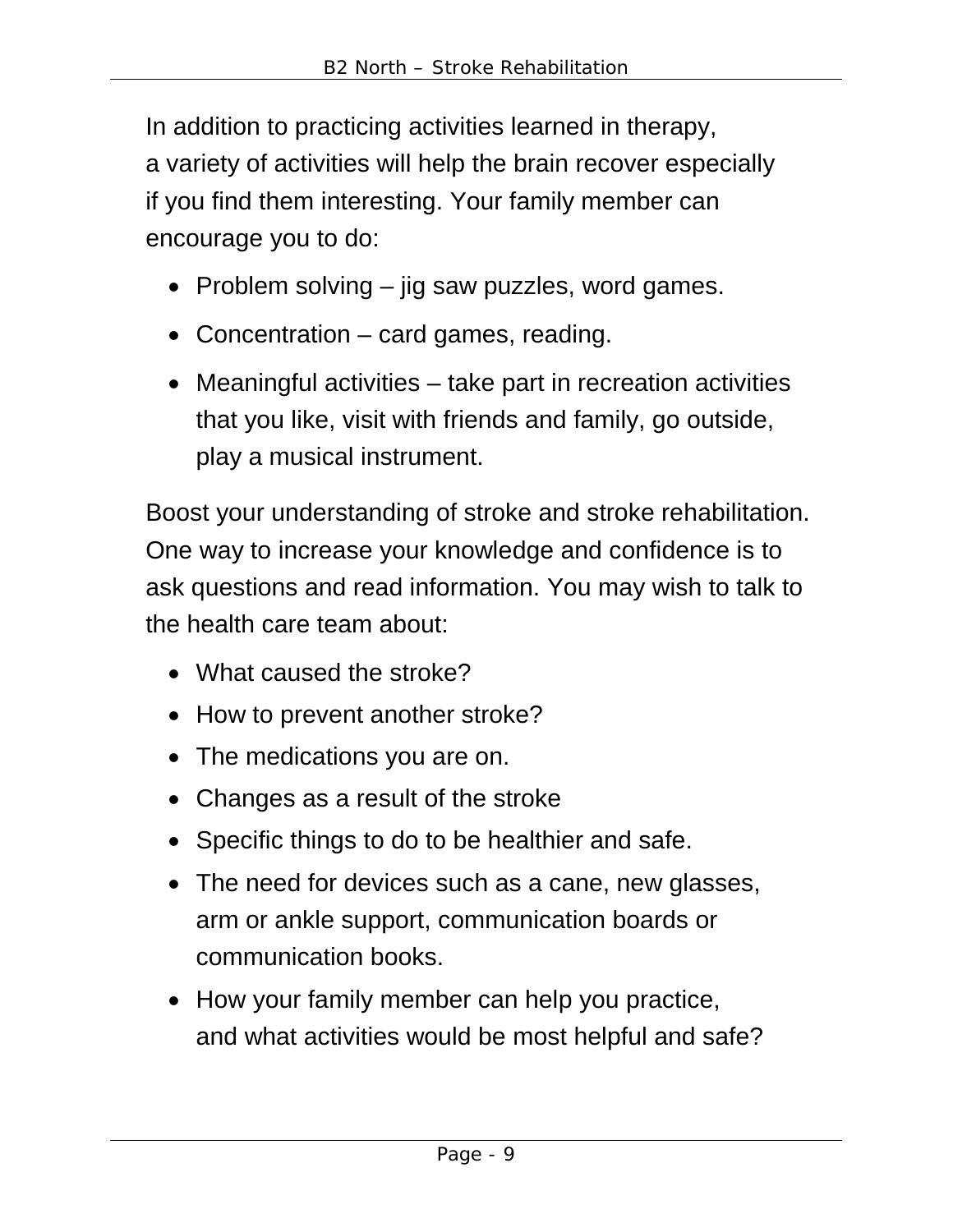There is information in the **Stroke Care Binder** about stroke and its risk factors.

There are additional information and resources on the Central South Regional Stroke Network Website: www.csnstroke.ca

We understand there may be specific issues you may want to know more about. Please do not hesitate to ask your health care team. These may include questions regarding problems your family member may be having such as:

- getting around
- eating
- seeing
- thinking and remembering
- speaking and understanding
- personality changes
- strong emotions (frequent crying, feeling angry)
- depression or anxiety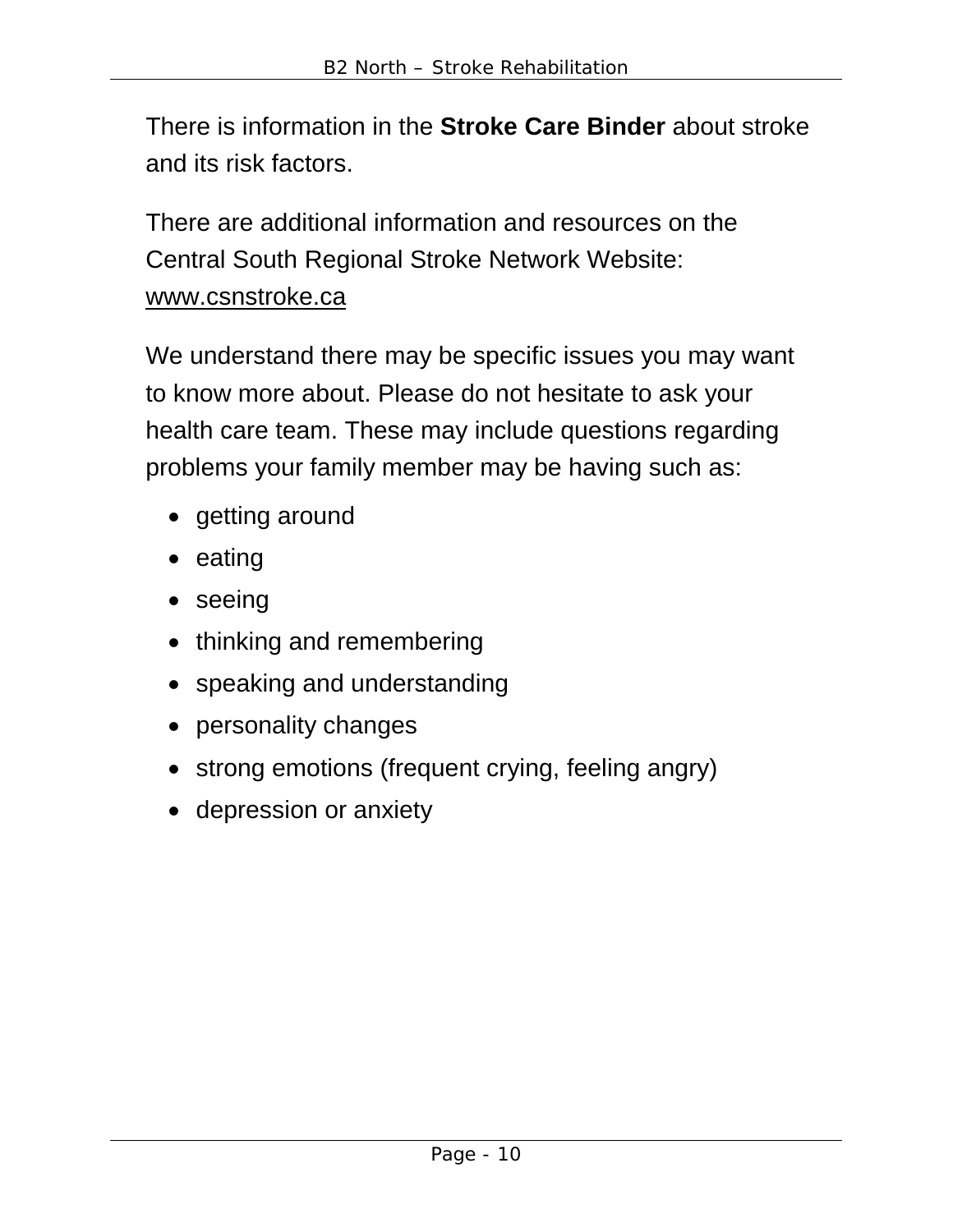### **Passes**

As part of your therapy, the team may recommend that you practice your rehabilitation skills in your own home environment by temporarily leaving the hospital with family, also known as going on a pass. You may be eligible for one of these passes:

- **Day Pass** a few hours away from the hospital on a Saturday or Sunday.
- **Overnight Pass** one night away from the hospital. The pass usually starts on Saturday morning after 10:00 am. You return to B2 North by 8:00 pm Sunday night.
- **Weekend Pass**  2 nights (or 3 nights for long weekends). The pass usually starts Friday after 4:00 pm and you return by 8:00 pm Sunday night.

### **Preparing for your Pass:**

- 1. Arrange a time with the therapy staff for your family to receive car transfer training, walking training and/or stairs training.
- 2. If your family member is not able to do car transfers safely, your family member will need to arrange for a wheelchair taxi to get you home and back from your pass. Talk to the staff if you need help making these arrangements.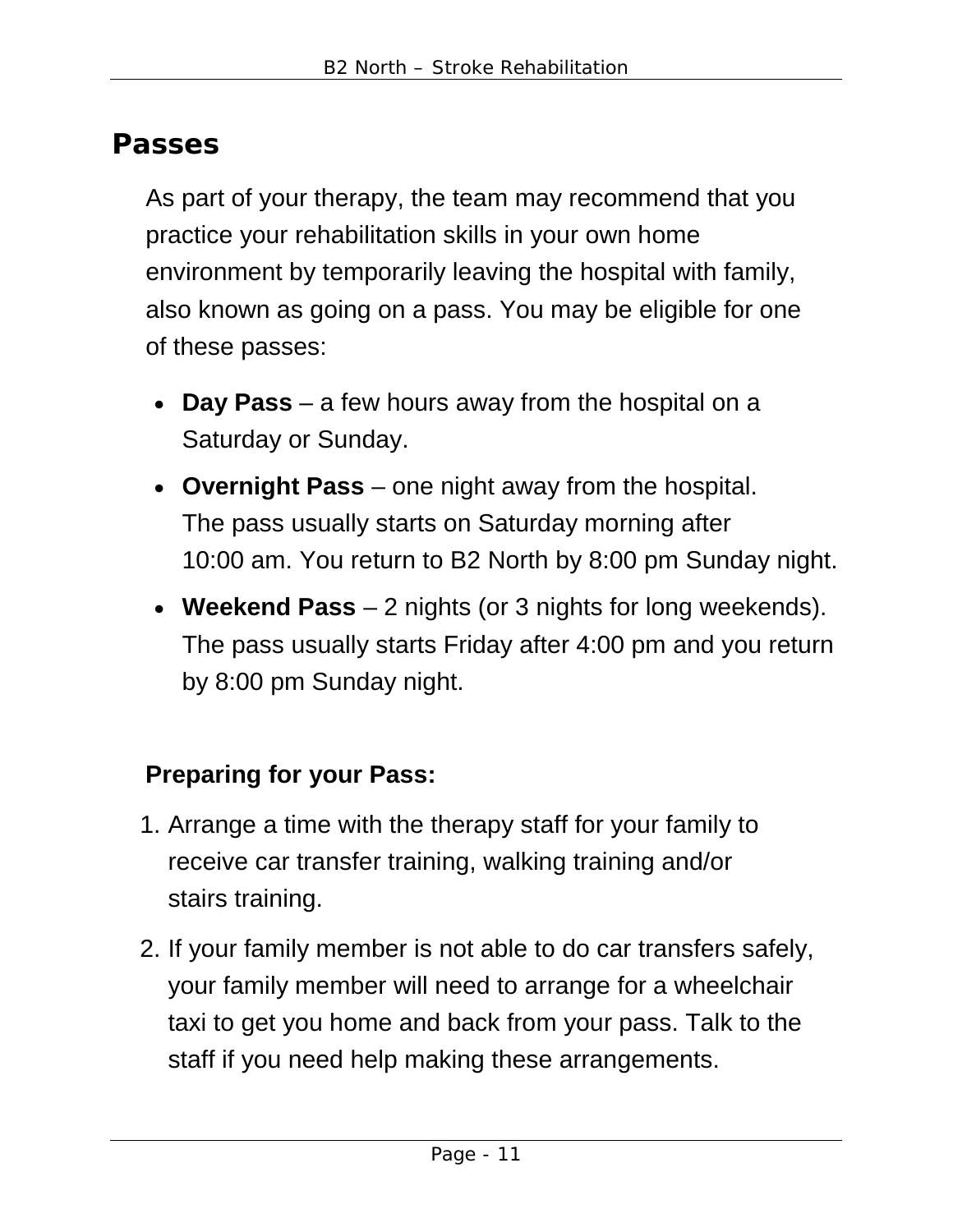- 3. Talk to the nursing staff about when and how to take your medications at home.
- 4. Talk to the therapy staff about any equipment (urinals, wheelchair, or walker) you might need at home for safety during your pass.
- 5. Talk to the therapy staff about toileting and self-care.
- 6. Talk to the therapy staff about foods that are safe to eat.

Before you leave for a pass, you need to:

- Pick up your pass medications. Bring any unused medication back with you when you return to B2 North. For patients with communication difficulties, families need to tell the staff when the last dose of medication was taken at home.
- Sign out in the pass book before you leave and sign in when you return.
- Have a caregiver/family member stay with you during the pass.
- Call 911 if you have a medical crisis during the pass.
- Complete and return your pass questionnaire to your nurse.

We want you to be safe while you are on your pass.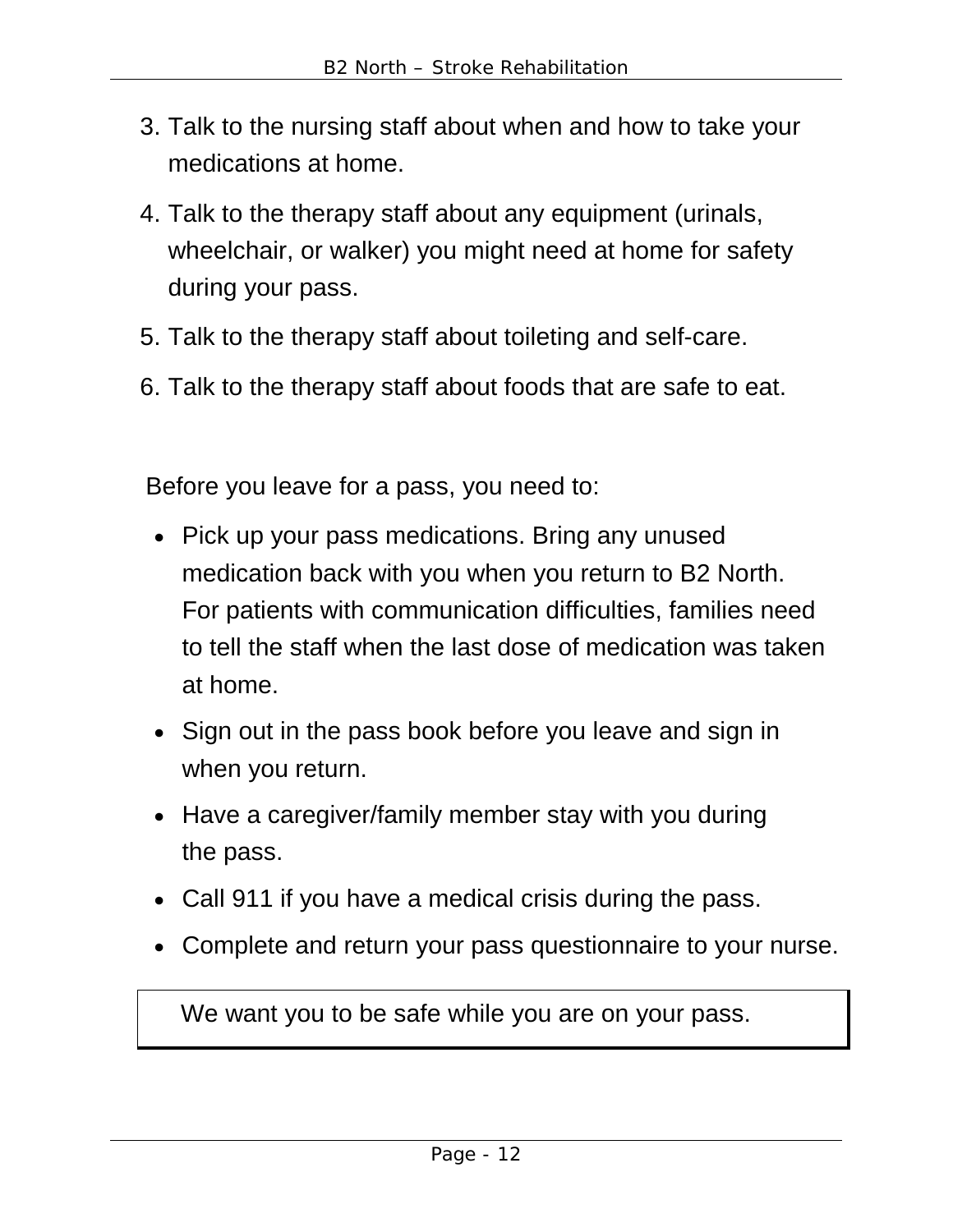#### **Things TO DO on your pass:**

- $\checkmark$  Take rest breaks when needed. Visiting with family and friends can be tiring.
- $\checkmark$  Take your medications at the times identified by the nursing staff.
- $\checkmark$  Use your walker or cane as instructed by the Physiotherapist.
- $\checkmark$  Take a sponge bath at home unless otherwise instructed by the Occupational Therapist.

### **Things NOT TO DO on your pass:**

- $\mathbf{x}_{\text{Do}}$  not shower or take a bath at home unless the Occupational Therapist says it is safe to do so and you have the equipment at home for bathing safely.
- **X** Do not walk at home unless the Physiotherapist has trained you to walk and says it is safe to do on your pass.
- $\mathbf{\times}$  Do not walk up and down the stairs unless the Physiotherapist has trained you to do this and says it is safe to do on your pass.
- Do not operate or drive any motor vehicles, including automobiles.
- **X** Do not operate farm equipment or power tools.
- **X** Do not drink alcohol or use recreational drugs.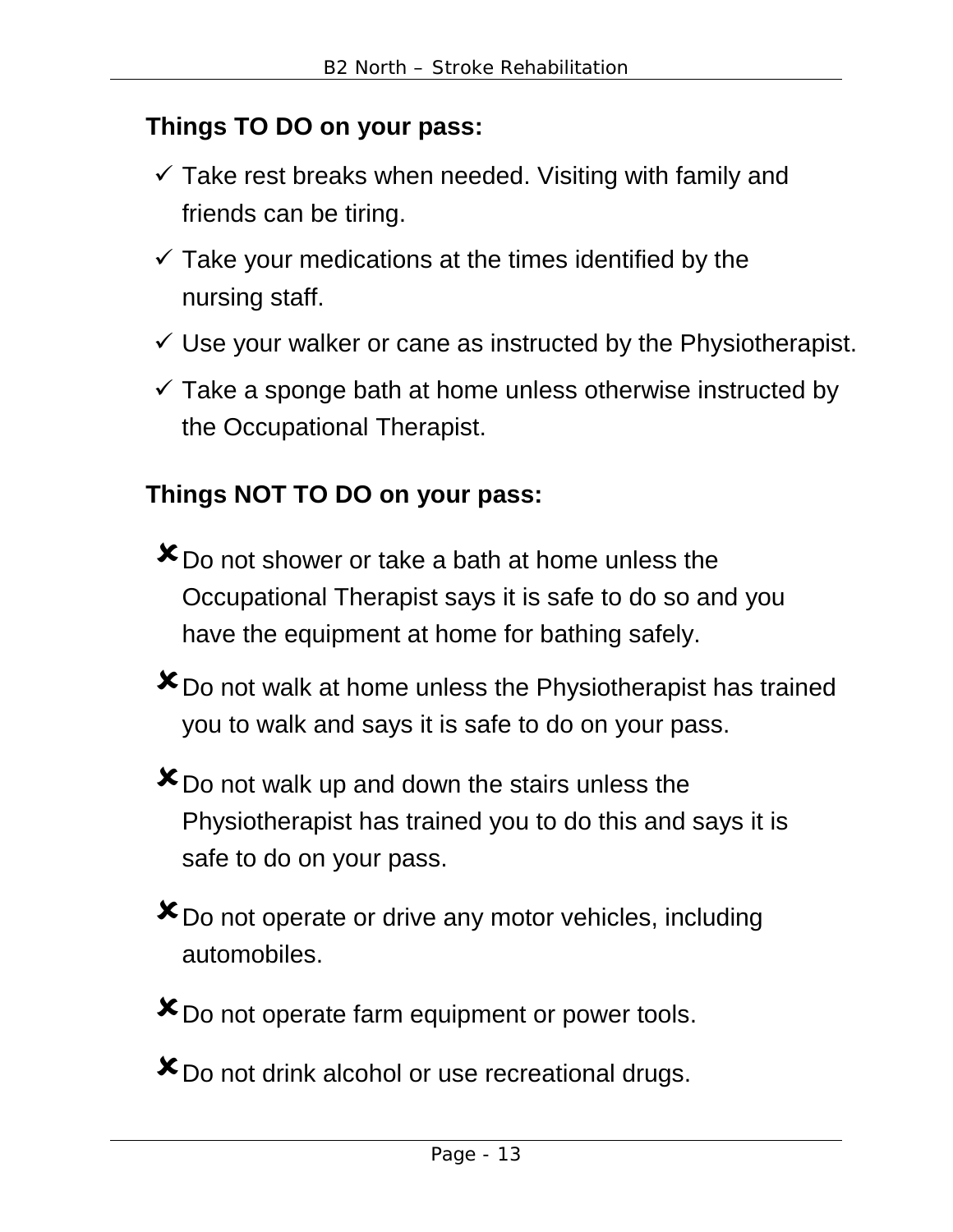# **Planning for your discharge**

Discharge planning starts from the time you enter the program. At the time of your admission, the team completed a thorough assessment of your current abilities and needs. Your length of stay is individualized and will be determined by your therapy goals as well as provincial ministry guidelines. The team will discuss your progress and discharge plans every week.

Not everyone goes home following their rehab stay. Sometimes there are differences between what a person hopes to achieve, and what they are able to achieve in order to return home safely. Some people may go to long term care homes, retirement homes or other care environments.

Your social worker will help you with planning what you will need when you leave the program. The whole stroke team will help make your transition out of rehabilitation go as smoothly as possible.